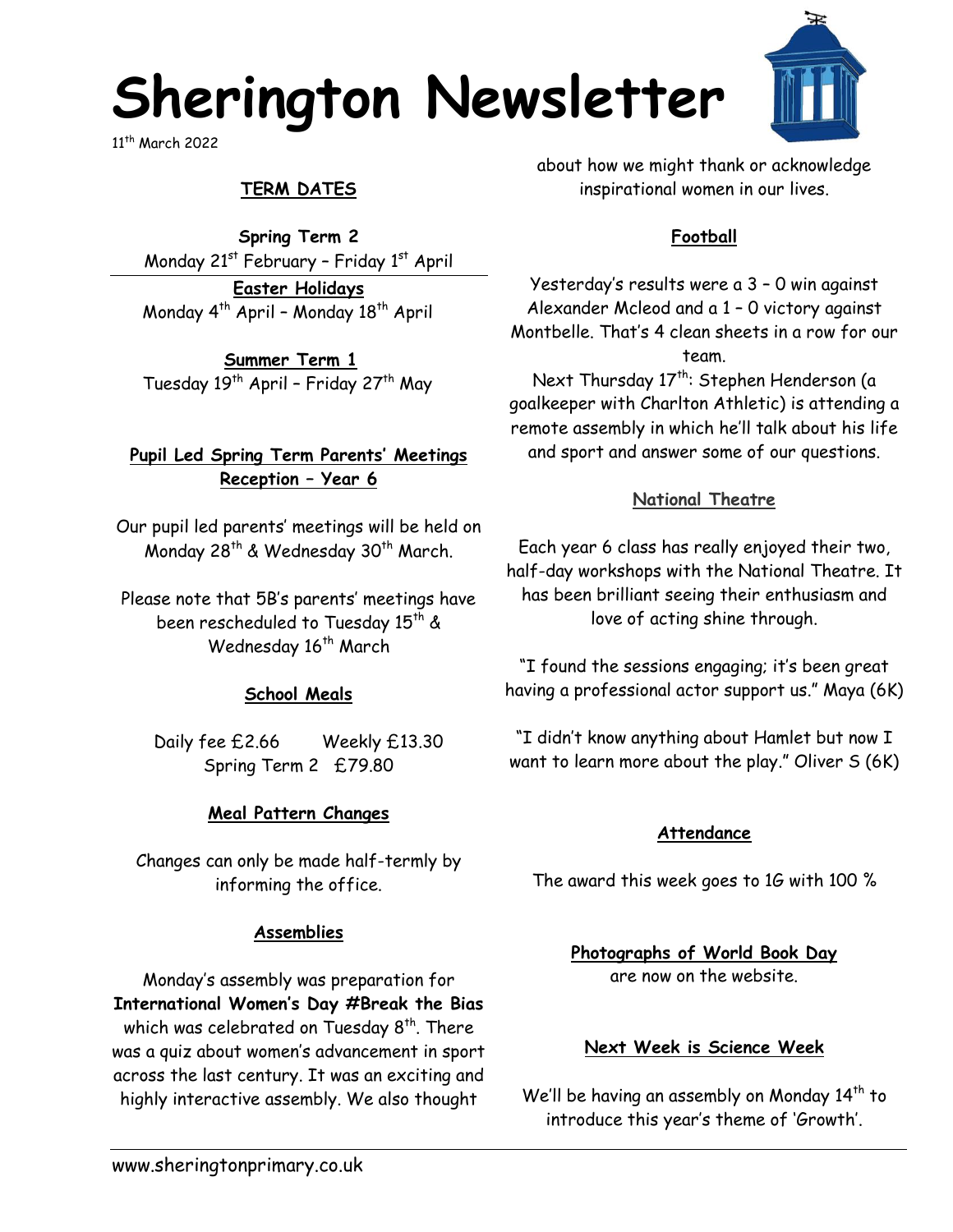# **Sherington Newsletter**

11th March 2022

## **School Council Meetings**

The school council have been meeting to discuss new KS1 playground equipment and the proposed climbing frame for the KS2 playground. School councillors consulted with their classes about the design and what equipment children want. Feedback on the new climbing frame has been overwhelmingly positive.

We will hold our next meeting in the Creation Station at school on **Monday 21st March 2-3pm.** We'll also hold an evening meeting on Wednesday 23rd March 8-9pm (venue tbc). Please come along if you can – everyone welcome. To express an interest in helping or if you can attend one of the meetings please email [friendsofsherington1@gmail.com.](mailto:friendsofsherington1@gmail.com)

## **NSPCC – Number Day**

Sherington raised an amazing £332 for NSPCC. Thank you for your generous donations.

## **Red Nose Day (18.03.22)**

Next Friday (18<sup>th</sup> March) children are invited to wear red and donate £1 towards this charity. Red Noses will be on sale from the office early next week.

### **Absence Reporting**

If your child is unwell and unable to attend school, please report this using the absence line: 020 8858 5497 – option 1.

Absences must be reported daily.

Please also call the absence line if your child tests positive for COVID.

## **Lost Property**

Please mark your child's name in clothing - it is easier for us to return items to their owners.

As well as sweatshirts, cardigans and jackets, water bottles are accumulating in lost property, please come and reclaim lost items.

### **Volunteers Needed**

Mrs Cook is seeking volunteers to help tidy and plant in the Linnaeus Garden on Monday 4<sup>th</sup> April. If you are able to offer a few hours of your time, please let her know by emailing the school office. Please note that we are unable to accommodate children into school on this day.

## **Friends of Sherington**

Friends of Sherington, your parent association, held a meeting on Monday to vote in the new committee. The new roles are confirmed as:

Chair: Emma Bailey Co-Chair: Sarah Sanders Treasurer: Taiba Ahmed Co-Treasurer: Sarah Grehan Secretary: Jo Thornhil Co-Secretary: Nina Pascal

We are keen to get started and are appealing to parents, carers and staff to come along to one of our friendly meetings to show support and discuss fund raising ideas and events for the school. It's also a great chance to meet and chat to fellow parents and carers in a relaxed space.

www.sheringtonprimary.co.uk